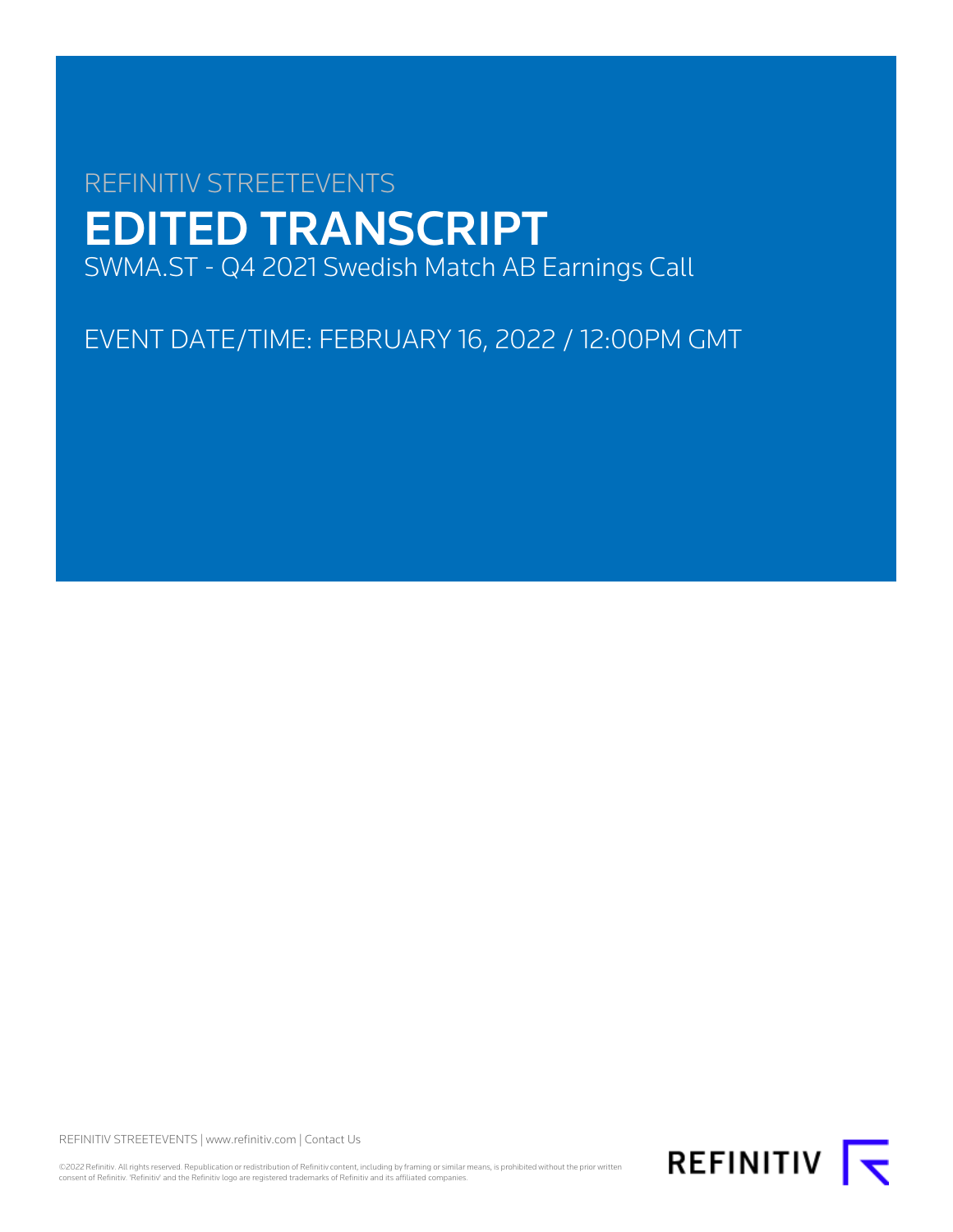# **CORPORATE PARTICIPANTS**

**[Anders Larsson](#page-4-0)** Swedish Match AB (publ) - CFO & Senior VP of Group Finance **[Emmett Harrison](#page-1-0)** Swedish Match AB (publ) - SVP of IR & Corporate Sustainability **[Lars Dahlgren](#page-1-1)** Swedish Match AB (publ) - President & CEO

# **CONFERENCE CALL PARTICIPANTS**

**[Andreas Lundberg](#page-11-0)** SEB, Research Division - Analyst **[Fredrik Ivarsson](#page-5-0)** ABG Sundal Collier Holding ASA, Research Division - Research Analyst **[Gaurav Jain](#page-8-0)** Barclays Bank PLC, Research Division - Research Analyst **[Jared T. Dinges](#page-13-0)** JPMorgan Chase & Co, Research Division - Analyst **[Nik Oliver](#page-12-0)** UBS Investment Bank, Research Division - MD, Head of European Consumer Staples Team & Analyst **[Owen Michael Bennett](#page-6-0)** Jefferies LLC, Research Division - Equity Analyst **[Rashad Kawan](#page-6-1)** Morgan Stanley, Research Division - Equity Analyst **[Richard Felton](#page-9-0)** Goldman Sachs Group, Inc., Research Division - Equity Analyst

# **PRESENTATION**

#### **Operator**

<span id="page-1-0"></span>Welcome to the Swedish Match Full Year 2021 Conference. (Operator Instructions) Today, I am pleased to present Emmett Harrison, Senior Vice President of Investor Relations. Please begin your meeting.

## **Emmett Harrison** - Swedish Match AB (publ) - SVP of IR & Corporate Sustainability

Thank you. This is the Swedish Match Full Year 2021 Telephone Conference. And with me today are Lars Dahlgren, our President and CEO; and Anders Larsson, our CFO. In the Investors section of our swedishmatch.com website, you will find our full year investor presentation. We encourage you to have that presentation at hand as you listen to our prepared commentary for this call. Several of the slides in the investor presentation repeat key messages from the interim report that we published this morning. We will focus our commentary on select slides only. And while doing so, we will refer to the applicable page number of the presentation. After our prepared commentary, we will be taking questions.

<span id="page-1-1"></span>During today's call, there may be certain comments that constitute forward-looking statements and are subject to risks and uncertainties. Management believes that these statements are based on reasonable assumptions, but can give no assurance that expectations will be achieved. Risk factors are outlined in today's interim report as well as the annual report, which are available on our website. Swedish Match assumes no obligation to update information concerning its expectations. A recording of this call will be made available on the Swedish Match website. And with that, I will now hand the word over to Lars.

#### **Lars Dahlgren** - Swedish Match AB (publ) - President & CEO

Thank you, Emmett, and good afternoon, everyone. The publication of our 2021 full year report this morning marked the close of another highly successful year for Swedish Match. In fact, 2021 was the fourth year in a row in which Swedish Match reported double-digit growth in sales and operating profit from product segments. For 2021, specifically, revenues and earnings in local currencies grew at double-digit rates for all 3 product segments.

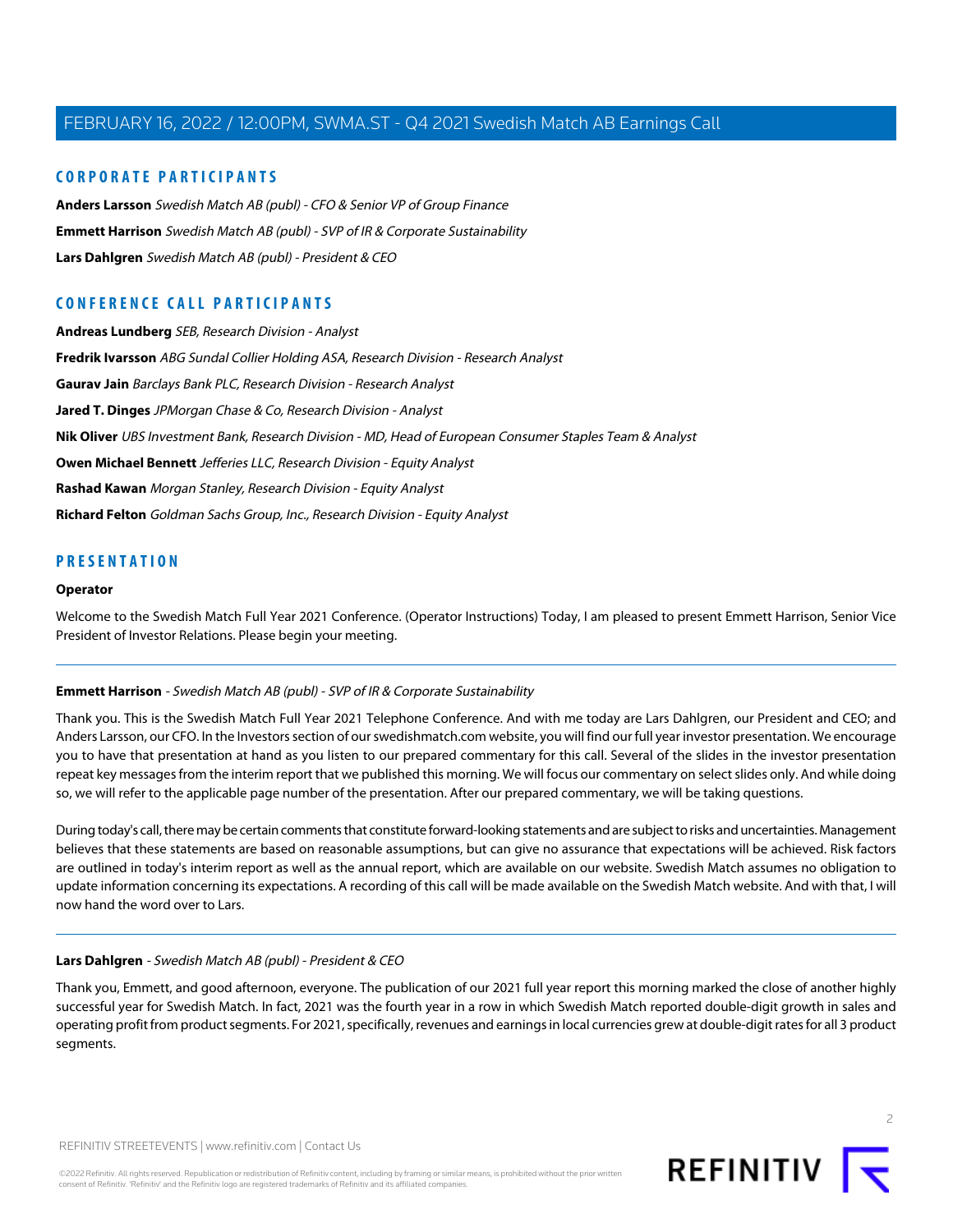Once again, the Smokefree segment led the way with impressive performance for ZYN in the U.S., attracting adult consumers across the nicotine consumption spectrum, and successfully defending its leading position despite ongoing and intense competitive activity. While the financial performance of the Scandinavian Smokefree business benefited from timing factors, it delivered robust revenues and operating profit growth on an underlying basis with good volume, volume development and improved pricing. Despite production-related challenges, cigars delivered record sales and earnings on the back of increased volumes and improved pricing. The Lights business reported extra strong cash flow generation benefiting from the successful continuation of its asset rationalization program and strong underlying profit growth when adjusting for timing effects on asset gains and similar items. The solid financial performance in 2021 and in prior years are particularly encouraging given the significantly ramped up investments to support growth, with additions of fixed capital, strengthening our organizational scopes and capabilities and market-related investments. Not only does the payoff from these investments show in our reported numbers, but importantly, across the group, the quality of revenues has improved markedly over the past years. Within cigars, the successful strategy of focusing on the faster-growing natural leaf segment, has further enhanced the prospects of our cigar business. In a category with historical overall growth rates that stand out in the tobacco industry.

When the intended separation of the cigar business is completed, the cigar business will have even better possibilities to exploit opportunities as an independent company. The profile of our Lights business has become increasingly attractive as the match and lighter portfolios have developed with adjacent consumer products and technological developments that have resulted in growth of business-to-business revenue streams with exposure to growing consumer products categories. But the most notable effects are seen within our largest product segment, Smokefree.

Local currency sales for Smokefree have grown on a compound annual basis by 20% over the past 2 calendar years, with the result being that 2021, the Smokefree product segment by itself, registered sales that were very close to the sales for the entire group as recently as 2018. 2 years ago, less than 20% of Smokefree sales were comprised of nicotine pouches. In 2021, this number had more than doubled to close to 40%, reflecting both stellar market growth and success in execution. In both Scandinavia and the U.S., the market for nicotine pouches continued to grow by well above 50% in volume terms in 2021. In addition, while still small in size, nicotine pouch category growth in some of the geographies included in other markets was significant.

Another indication of our portfolio adaptation towards providing adult consumers with attractive and viable alternatives is the share of pouch products generally in our portfolio. In 2019, 2/3 of our Smokefree can volumes were comprised of pouch products. In 2021, that number had grown to 93%, even as our loose varieties continue to perform well.

Our successful strategy is not only the foundation for our ambition to generate strong shareholder returns over time. Our success has also resulted in significant and meaningful contributions to societies and our focus and execution on our strategy will provide even greater opportunities for improved public health in the future. In the U.S., a significant proportion of ZYN consumers have a history of cigarette smoking and less than 6 years since we started to establish ZYN in the Western region, we estimate that the number of ZYN users correspond to 8% to 12% of the number of cigarette smokers.

In Scandinavia, we are approaching an exciting milestone. Many countries have a long-term goal of reducing their smoking incident rates to below 5%. In Sweden, we will soon be there. Official numbers now show that daily smoking is down to 6%. And the trend in Norway shows that the same goal is also well within reach. Among consumer segments, more adaptable to change, the positive transition trends are faster and even more impactful. Measured in the adult population below 34 years of age, consumption of Smokefree products in Sweden and Norway, most notably nicotine pouches, has grown markedly in the recent years, an incidence of daily smoking in this cohort has declined to well below 5% in both countries.

As the true pioneer within the Smokefree space, Swedish Match will continue to develop and adapt through consumer insight, research and development, capital investments, product quality assurance and improvements and with a continually evolving product portfolio, we will continue to offer adult consumers attractive product alternatives that meet and exceed their changing demands. Through the execution of our vision and Smokefree strategy, we are committed to our ambitions for strong shareholder returns and societal contributions.

For a full potential of societal impact, rational sound and proportionate regulations that recognize the power of reduced risk products in the harm reduction equation are needed. In this respect, there were some positive developments in 2021. Regulation specifically recognizing nicotine pouches were adopted in Switzerland and in the Czech Republic. Now we are waiting for the implementation of these regulations. In Denmark,

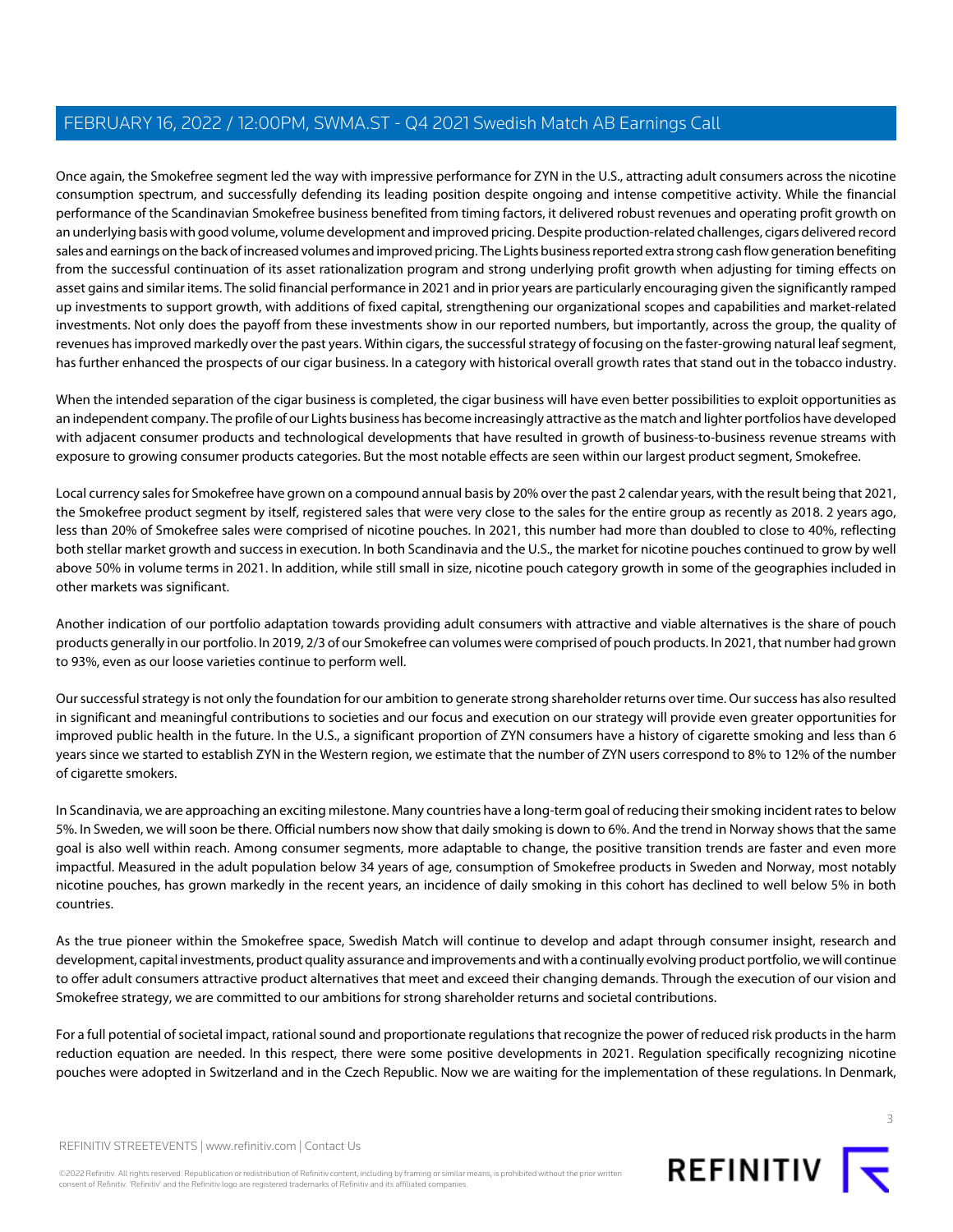the regulations adopted in 2020 that differentiate nicotine pouches were implemented during the year. There are other European countries where we expect to see developments in 2022. We have, for instance, since long been in a dialogue with the Swedish government advocating for nicotine pouch specific regulation. It now looks like we will see such regulation in place during 2022.

Taxation that reflects the relative harm of product is also a regulatory goal. In Norway, we saw a tax reduction of 25% on snus in 2021 without the corresponding decrease for cigarettes. In 2022, the Norwegian snus tax will be increased by 5.9%, but the increase in cigarettes will be higher. We also noted that harm reduction played a prominent role in the discussions related to what was proposed U.S. federal nicotine tax at the end of last year.

As we turn the page in the book and look forward to 2022 and beyond, I would like to take this opportunity to thank all our employees for their passion, dedication, perseverance throughout this past and highly successful year. Following these introductory remarks, we will now provide some more comments to select slides from our Q4 presentation. And we start on Page 8, which illustrates the ZYN U.S. volume trajectory over the past 5 years on a 12-month rolling basis.

We are very pleased to have shipped more than 48 million cans of ZYN in the fourth quarter, bringing the full year volume to 174 million cans. This corresponds to an impressive year-on-year growth rate of over 50%, both in the quarter and for the full year. Once again, while increased distribution for ZYN has been a supporting factor for the volume growth, higher velocities have been the primary driver. In fact, according to MSA data that captures shipments from distributors to the trade, out of the total growth in the fourth quarter relative to the prior year, more than 75% of the growth was sourced from higher velocities to existing retail shops. The impressive growth was fueled by strong development in both the Western region where we started to launch the brand in 2016 and in regions outside of the West where we started building meaningful presence in mid-2019.

On the following page, you see the volume development for ZYN as well as for competitor nicotine pouches over the past quarters as measured by MSA. As we mentioned before, it's recommended that one takes a longer-term perspective in analyzing MSA data, as figures for isolated quarters can be susceptible to ways for distribution expansion changes in the data set and promotional offerings, et cetera. Viewed over several quarters, the strong and consistent growth of the U.S. nicotine pouch category is well depicted. We now estimate that the category has reached a size of around 300 million cans based on annualized Q4 run rates. This means that already now, the nicotine pouch category exceeds the size of moist snuff pouches, which previously was the fastest-growing oral Smokefree alternative for adult users.

The extraordinary prospects of the nicotine pouch category have attracted intense competition, including deep and broad-based price discounting and aggressive distribution expansion activities. But ZYN stands apart with its outstanding quality, superior brand franchise and popularity. The resilient market share of ZYN throughout most of 2021 is a testament not only to the strong brand equity and ZYN's appeal with consumers, but also the outstanding capabilities of our organization. Even while our own promotional activities remain modest compared to most of our competitors, we ended the year with a quarterly volume market share for ZYN of 64%. In fact, mentioned in dollar terms, ZYN market share exceeds 70% by comfortable margin.

Turning to Slide 10, the number of adult tobacco consumers discovering ZYN has grown at an impressive rate. Getting an exact read on the number of consumers is challenging as various sources of consumer research indicate different penetration and consumption levels per consumer. We have therefore made a slight modification to this slide relative to what we presented in Q3. Based on indications of average weekly consumption levels per consumer, ranging from 2 to 3 camps, our estimate of the number of ZYN users in the West relative to number of cigarette smokers in that same region is in the range of 8% to 12%, as I referenced in my opening comments. On a national level, our estimate is that the number of ZYN consumers is already around 5% relative to number of cigarettes smokers. Not only do we expect the numbers in consumers to increase, but we also expect that as consumers adopt nicotine pouches more fully throughout their consumer journeys, consumption per adult consumer will also increase. As a reference, based on a sample of consumers registered in the ZYN consumer loyalty program, average weekly consumption per consumer is around 4 cans, which is also more aligned with the consumption levels in more mature oral Smokefree categories and markets. With that, I will hand over the word to Anders.



4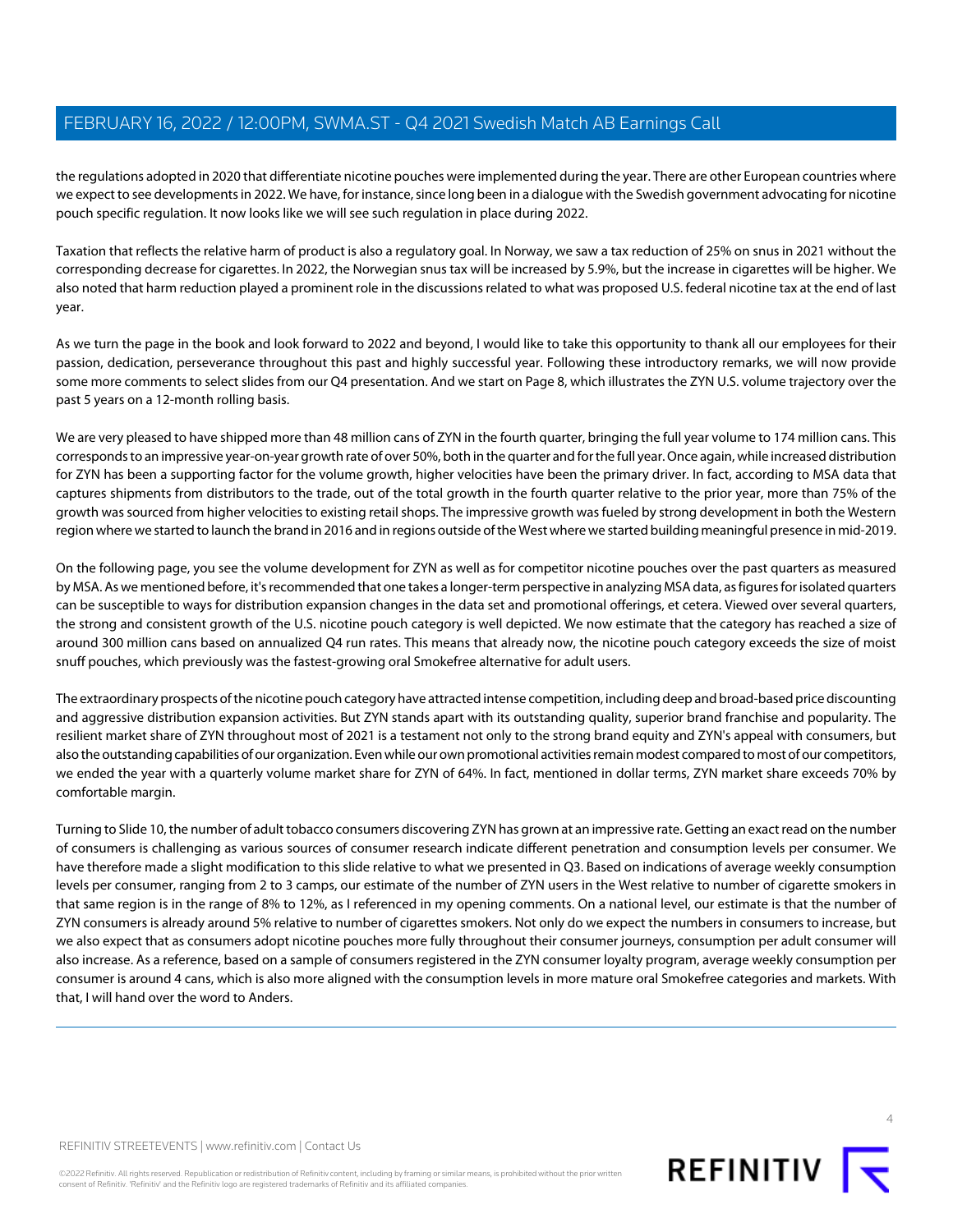# <span id="page-4-0"></span>**Anders Larsson** - Swedish Match AB (publ) - CFO & Senior VP of Group Finance

Thank you, Lars. Moving on to Scandinavia on Slide 11. The Smokefree category in Scandinavia continued to demonstrate robust growth, both in the fourth quarter and for the full year, supported by strong growth in all three countries: Sweden, Norway and Denmark. With COVID-19 related impacts and timing effects on shipments, it is challenging to estimate with precision the underlying growth, but our estimate is that the Scandinavian Smokefree category grew by approximately 10% in volume terms in 2021 versus the prior year.

On Slide 12, we illustrate a more detailed view of the total Smokefree category in Scandinavia on a 12-month rolling basis based on Nielsen and online sales data. As can be seen on the slide, traditional Smokefree products, such as snus, continued to show healthy growth in 2021 versus 2020. And it is very encouraging to see the incremental contribution to the category from the fast-growing nicotine pouch market. It is clear that nicotine pouches appealed to an even broader consumer base, not the least being those remaining smokers of every gender. And as referenced in Lars's opening statement, cigarette smoking in Scandinavian countries has declined to unprecedented levels.

Along with the increased penetration, consumer demographics have become increasingly attractive from a growth perspective. It should be noted that the Norwegian tax cut for Smokefree products, which was implemented at the beginning of 2021, likely had some positive effect on overall category growth.

As measured by Nielsen, Swedish Match's market share of the overall Scandinavian Smokefree category declined by less than 1 percentage point sequentially from the third quarter, impacted by mix effects. When looking at the snus market in isolation on Page 14, you will note that our share has been holding at a consistent level and continues to be more than twice the size of the second largest producer. In Scandinavia, snus is still the dominant form of Smokefree products, and the snus market is estimated to represent approximately 3/4 of the total Smokefree category.

Our Scandinavian snus portfolio provides opportunities for strong cash flows and profits for both Swedish Match and our retail partners, which, together with our expertise in category management, provide excellent platforms to support further growth for our entire range of products, including nicotine pouches.

Moving on to Page 15 and nicotine pouches in Scandinavia with data as reported by Nielsen. With its rapid growth, the nicotine pouch market has grown to around 1/4 of the Scandinavian Smokefree category. The market continues to be highly competitive and the introduction of new brands and products often accompanied by broad-based promotional offerings has helped to fuel volume expansion in the nicotine pouch market. Swedish Match's portfolio of nicotine pouches showed strong volume gains in 2021, but at a pace that was somewhat softer than the overall market growth rate. The vibrant range of VOLT nicotine pouches that was introduced during 2021 has continued to grow its market share, finishing the year at around 5% of the Swedish nicotine pouch market. Improving our share in this rapidly growing market remains a challenge. But as we have communicated during the third quarter conference call, we have an exciting pipeline of innovations that have shown very promising test results on several key parameters.

Turning to Page 16, the moist snuff in the U.S., based on MSA distributor shipment data, the category as well as Swedish Match saw declining volumes in the fourth quarter compared to the prior year. The reversal back to more normal consumption trends for the traditional Smokefree segments, which we talked about in Q3, has continued. And once again, we faced tough comparisons versus the prior year when COVID-related purchasing patterns, we believe, elevated demand. Our moist snuff shipments in Q4 increased by 2%, performing a bit better than what MSA data indicated. Our positioning toward the value price segment has benefited us as we note that Longhorn has continued its positive market share trajectory. Improved pricing has further enhanced the financial development of our moist snuff portfolio. According to MSA for the full year, while category volumes were slightly down, Swedish Match moist snuff volumes were virtually flat.

Moving on to U.S. chewing tobacco on Page 17, the reversal to historical category decline rate is clearly apparent. The 2021 volume decline of 8% should be seen in light of this and on a compounded annual basis, volumes from 2019 to 2021 declined by 4%. That volume decline rate has aligned closely with the annual average rate of price improvements during those years. The price/mix impact has remained positive even while Swedish Match volume mix has continued to shift towards our value price offerings.

We now move on to U.S. Cigars on Page 19. The graph on the left-hand side of the page depicts the solid growth of the mass market cigar category, excluding little cigars over the past 10 years, driven by a strong positive volume development for natural leaf varieties. According to MSA, despite

REFINITIV STREETEVENTS | [www.refinitiv.com](https://www.refinitiv.com/) | [Contact Us](https://www.refinitiv.com/en/contact-us)

©2022 Refinitiv. All rights reserved. Republication or redistribution of Refinitiv content, including by framing or similar means, is prohibited without the prior written consent of Refinitiv. 'Refinitiv' and the Refinitiv logo are registered trademarks of Refinitiv and its affiliated companies.

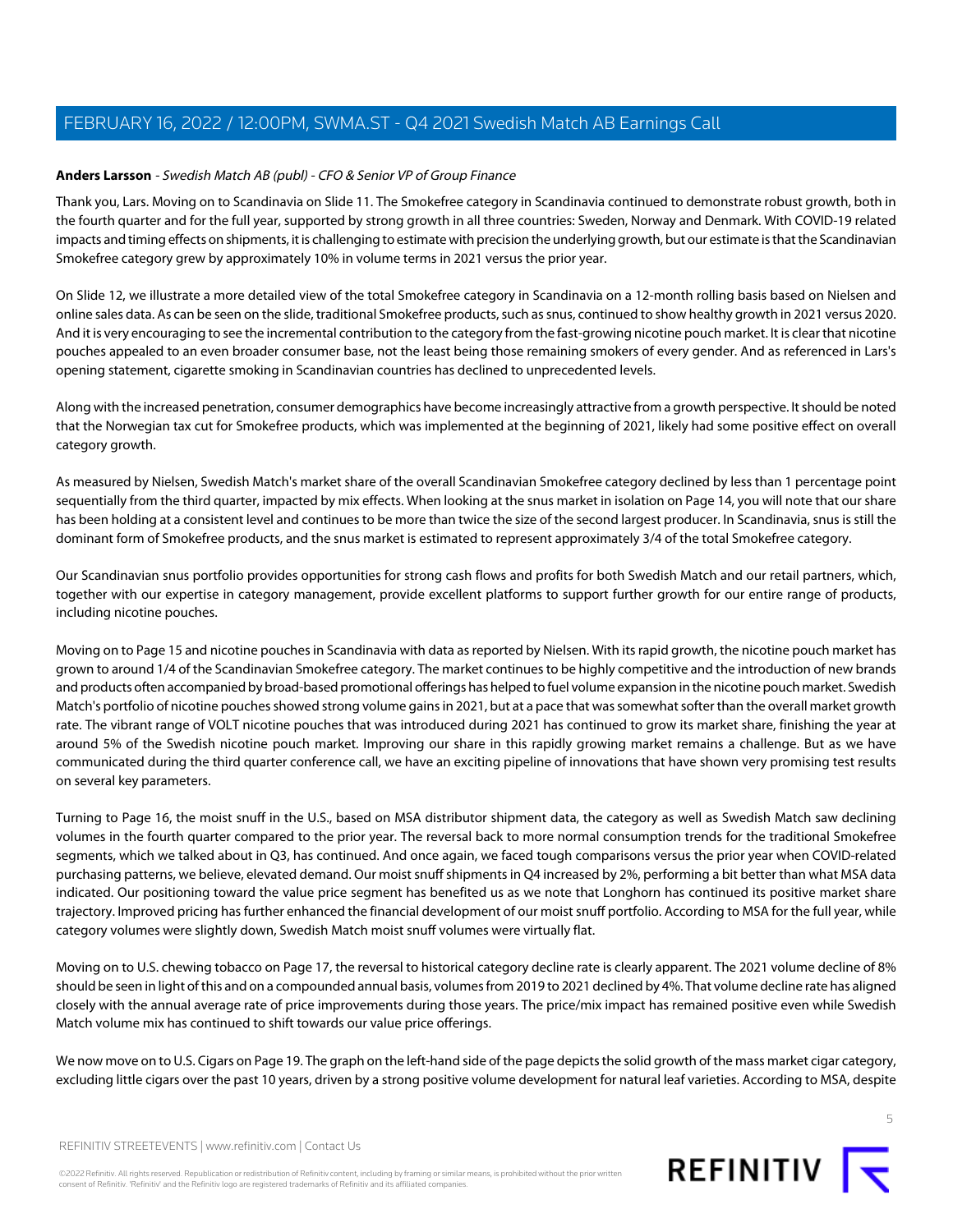tough comps and a strong double-digit category growth in 2020, the total mass market cigar category grew by close to 3% in 2021 as robust growth of the natural lease segment offset the decline of HTL segment. For the full year, Swedish Match shipments grew by close to 5%, entirely driven by natural leaf. Revenues and earnings outstripped volume growth in percentage terms as implemented price changes and mix effects further enhance the financial development.

For the isolated fourth quarter, shipment volumes declined by 14% as growth for natural leaf could not fully compensate for the decline versus the prior year elevated levels for HTL. During the second half of 2021, shifting production priorities caused by the limited availability of certain raw materials resulted in output levels that were not sufficient to meet the demand for HTL. More than 60% of Swedish Match's cigar portfolio is comprised of natural leaf cigars, and our strategic focus on this segment, along with top-notch sales and marketing execution have enabled Swedish Match to outpace category growth in most years over the course of the past 10 years.

Looking forward, we expect natural leaf varieties to continue to be the driving force behind the category development. Slide 24 restates our 2022 outlook from the interim report with the key message that we believe that nicotine pouches represent exceptionally attractive growth opportunities across markets as more and more consumers navigate the reduced risk products landscape. Swedish Match's ambitions are to exploit these growth opportunities in a proactive and decisive manner while combining long-term market investments with profitability and strong shareholder returns.

Finally, as always, fluctuations in currency rates will impact our future reported results, and you may want to take note of some of the more important average exchange rates versus the sales. The average exchange rate in the first quarter of 2021 for the U.S. dollar was SEK 8.40; the NOK, SEK 0.99 and the Brazilian real, SEK 1.53. In other words, should current spot rates largely prevail, one should expect significant currency translation tailwind in the upcoming first quarter for sales and earnings. And with that, operator, please open up the line for questions.

# **QUESTIONS AND ANSWERS**

## <span id="page-5-0"></span>**Operator**

(Operator Instructions) Our first question comes from the line of Fredrik Ivarsson of ABG.

## **Fredrik Ivarsson** - ABG Sundal Collier Holding ASA, Research Division - Research Analyst

Two questions from my side. First, on the Scandi, so price mix has been very supportive during the pandemic, I think, around 5%, 6% in the 2 consecutive years. How should we think about 2022 given cross-border trade and travel retail, et cetera? That's my first question. And second one on Smokefree other markets. Obviously, big investment here in 2021. What do you expect and plan for this year?

## **Anders Larsson** - Swedish Match AB (publ) - CFO & Senior VP of Group Finance

Fredrik, Anders here. On your first question on Scandi, obviously, it's a lot of moving pieces with opening and closing of borders and you also have the tax cuts in the beginning of 2021 and then followed by a tax hike now in the end of 2021. So that will, of course, play a part in the development of margins with Q1 of this year being soft on Norwegian volumes as those reverted in January of '21 following virtually no shipments in December of 2020 ahead of the tax cut. And then, of course, pricing will play a part of the mix, but we don't comment on future pricing.

## **Lars Dahlgren** - Swedish Match AB (publ) - President & CEO

And then in terms of other markets, we are pleased that we've been able to increase our activities in 2021 compared to 2020. It's fair to say that there has still been some clear limitations. And we do see long-term opportunities. So we will continue to invest behind those opportunities. And our investments will be geared in existing markets where we already are and the core markets, so to say, will be prioritized. But we also -- we are also evaluating opportunities in exciting other geographies, which type of geographies we will get back to and we are in those markets.

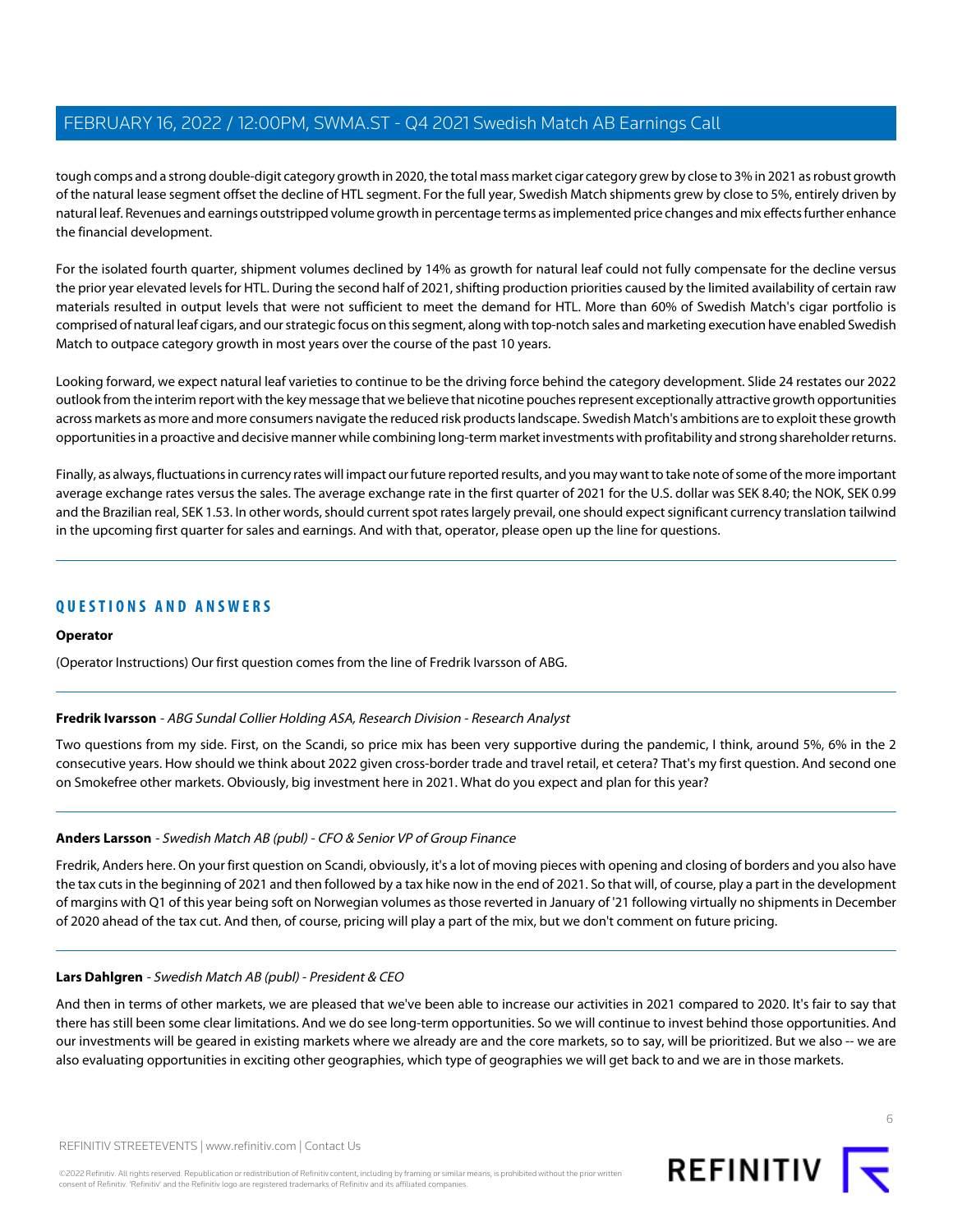#### **Anders Larsson** - Swedish Match AB (publ) - CFO & Senior VP of Group Finance

And just to complement there on the first question on Scandi, of course, with the growth prospects for nicotine pouches, we do invest to improve our positioning in Scandinavia as well, of course.

#### **Fredrik Ivarsson** - ABG Sundal Collier Holding ASA, Research Division - Research Analyst

Got it. A follow-up on the second question there, Lars, should we expect you to move closer or beyond breakeven already in 2022? Or should we see 22% as another big investment year for especially nicotine pouches, obviously?

#### **Lars Dahlgren** - Swedish Match AB (publ) - President & CEO

I think it's more prudent to view it as an investment year. And then, of course, our ambition is to continue to grow the top line and the gross profit as well.

#### **Operator**

<span id="page-6-1"></span>Our next question comes from the line of Rashad Kawan of Morgan Stanley.

## **Rashad Kawan** - Morgan Stanley, Research Division - Equity Analyst

Congrats on a strong set of results. My question is related to your '22 outlook. You mentioned plans to increase investments in the U.S. and Scandi mostly related to nicotine pouches. Can you contextualize that a little bit more, if you can? I mean how should we think about margins for '22? And how much of that is driven by an expectation that your peers will continue investments in promotional activity versus expanding into new growth areas over the year?

## **Lars Dahlgren** - Swedish Match AB (publ) - President & CEO

It's, of course, difficult to predict competitive activity and what's going to happen on the pricing side, we're at the beginning of the year. This is more of a general statement that we are continuing to gear up our investments and -- our investment spends across a broad spectrum of activities. It includes fixed capital, such as capacity enhancements, it includes loyalty programs with the trade. It includes loyalty programs and awareness building activities with consumers, and it includes digital marketing and the strengthening of -- building of the brand that way. So it's across a broad toolbox.

#### <span id="page-6-0"></span>**Operator**

Our next question comes from the line of Owen Bennett at Jefferies.

#### **Owen Michael Bennett** - Jefferies LLC, Research Division - Equity Analyst

I just had a question on the margins. So margins in Smokefree much higher than expected and recovery back towards the 2Q levels and that was despite higher marketing spend. I was just wondering how should we be thinking about those margins in the U.S. business into 2022?

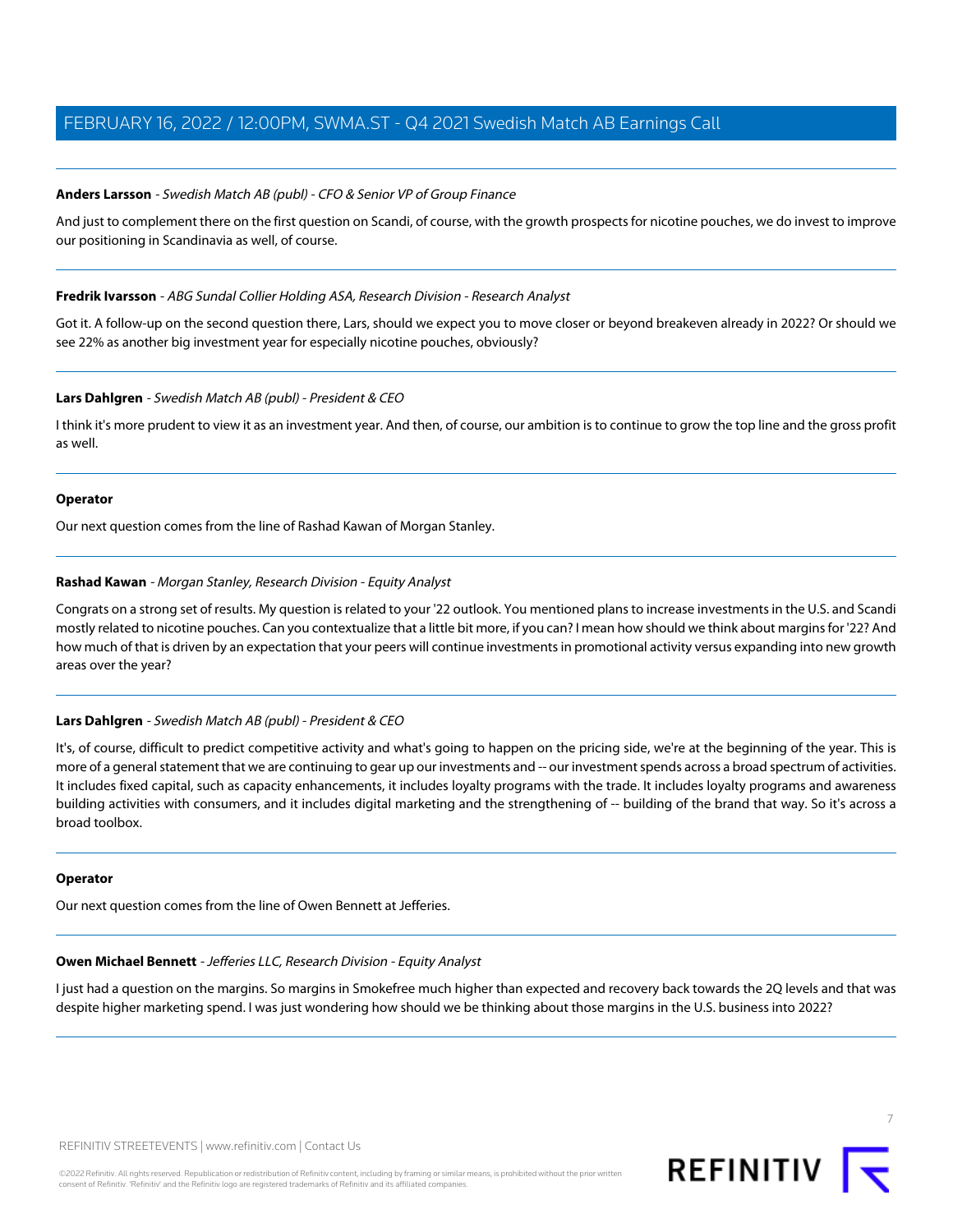## **Anders Larsson** - Swedish Match AB (publ) - CFO & Senior VP of Group Finance

Owen, Anders here. But of course, I mean, margins vary from quarter-to-quarter and you're right that we did spend at the same level as we have had in Q4 -- Q3, which was a ramp-up from previous quarter. And then -- of course, we had very strong volumes in the quarter and that you have the leveraging effect of higher volumes, which helps margins. So we will continue to invest and margin will partly be dependent on our success to grow volumes.

# **Emmett Harrison** - Swedish Match AB (publ) - SVP of IR & Corporate Sustainability

In the Smokefree area, we also have chewing tobacco, moist snuff, snus and so forth. And you'll recall that Q3 was a rather tough comp versus the COVID period count for chewing tobacco and for moist snuff. So we saw improvements for profitability in many of our areas in Smokefree as well. So one should consider the entire portfolio in the U.S.

# **Anders Larsson** - Swedish Match AB (publ) - CFO & Senior VP of Group Finance

Yes, and Q4 of 2020 was a low point in terms of margins for the U.S. business in the prior year.

## **Owen Michael Bennett** - Jefferies LLC, Research Division - Equity Analyst

Okay. Great. And just one quick follow-up on the very strong Scandi industry volume growth. I mean how do you see this kind of progressing? Do you think it can maintain those kind of high single-digit, double-digit levels?

# **Lars Dahlgren** - Swedish Match AB (publ) - President & CEO

I mean if you look at the demographics, Smokefree products, in general, and nicotine pouches in particular, the penetration and the incidence level is growing among young adults, which is helpful for growth, of course. And we can look back and reflect on the Norwegian market, where we've had very good growth for many years. And where we have seen that once it got popular in kind of the 18 to 29-ish bracket, we have seen those incident rates roughly move up as those people have become older and, so of say, reached the next age bracket. So there is a natural -- all things equal, there is a natural support for growth. But then, of course, the consumption patterns can shift over time. But in the recent history, in the past few years, the broad picture is that the tobacco variance have remained stable to show a slight growth and then you've had a significant incremental growth coming on top of that from nicotine pouches. And much of that is also driven by much faster penetration among female consumers. So that's very encouraging. And particularly, since what I referenced in my opening remarks that if anything we've seen in -- among young adults and acceleration of the decline in cigarette smoking as well, which is, of course, very positive not only for us and the industry, but - the Smokefree industry, but also from a public health point of view.

## **Emmett Harrison** - Swedish Match AB (publ) - SVP of IR & Corporate Sustainability

Also, one should look over a few years and not just one single year period from time to time. There were some effects in 2020 versus 2019, 2021 versus 2020, as was outlined earlier in the conference call in terms of the differing growth rates.

## **Operator**

Our next question comes from the line of Gaurav Jain at Barclays.

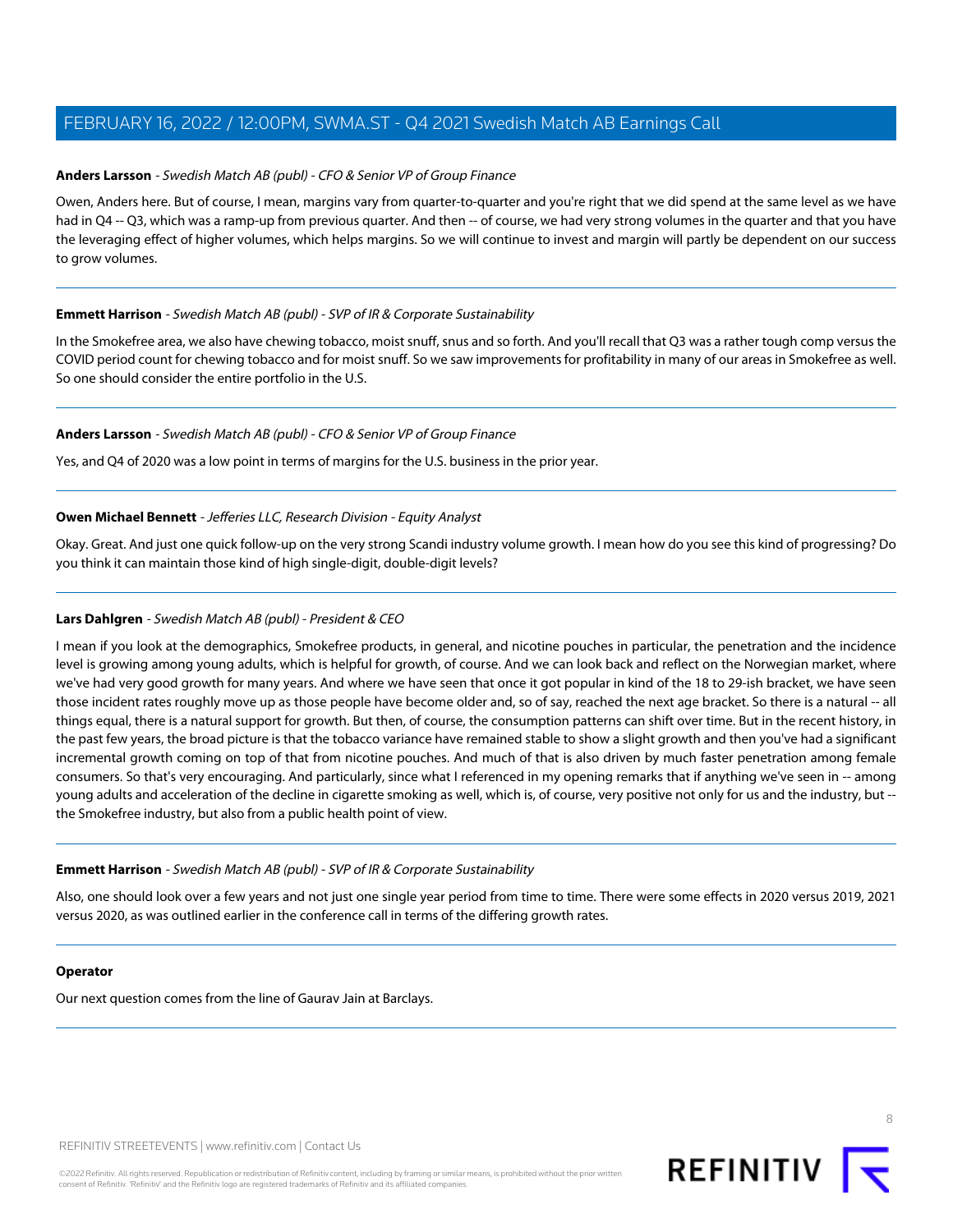#### <span id="page-8-0"></span>**Gaurav Jain** - Barclays Bank PLC, Research Division - Research Analyst

So I have a few questions about ZYN on revenue and margins. So on a full year basis, your margins in Smokefree have gone up in the U.S. And that can only happen if your ZYN margins are higher in FY'21 over FY'20, which was anyway a very strong year. And that is despite competition, investment, high level of promotional intensity, and now we know BAT is pulling back. And I think your Q4 revenue per can is almost 10% higher versus Q3. So how -- why shouldn't your margins now keep on expanding from here? Because competition is reducing and pricing is coming in the category. So why would there be a step down in margins?

#### **Emmett Harrison** - Swedish Match AB (publ) - SVP of IR & Corporate Sustainability

First of all, just a small point, I think, is that we have seen a notable improvement in the profitability of snus for 2021 versus 2020. Moist snuff also has had improving margins in recent periods, and chewing tobacco margins have held up very well as well. So one should not assume that all of the margin movements are only due to nicotine pouches in the U.S. We also took a [\$0.10] price increase on nicotine pouches. Now much of that was offset by some of the promotional and other activities that we have had. But we also took pricing along with the industry in our moist snuff business as well. So it's -- the pricing environment, at least, at the list price level, is going well. But we have increased investments behind nicotine pouches, and we will continue to increase -- I'm sorry, we will continue to invest behind nicotine pouches where we see that the growth opportunities are right for that level of spending.

#### **Gaurav Jain** - Barclays Bank PLC, Research Division - Research Analyst

Sure. That's very helpful. Now coming to the cigar business and the spin-off later this year, so your cigar business didn't have a good Q4, and you're highlighting supply side challenges, and then we will get a flavored cigar ruling from the FDA probably in the next few months. So do you think that will complicate your attempts to spin off the cigar business later this year?

## **Lars Dahlgren** - Swedish Match AB (publ) - President & CEO

You're correct in saying that the fourth quarter was financially relatively weak for the cigar business. And it's clear that supply-related issues has had an impact. At the same time, I think, again, need to take a little bit of a longer view, and it's a strong year. We grew sales, we grew volumes, and we grew profit at double-digit levels. And we have a more -- for Swedish Match more normal composition of our product portfolio towards the end of the year with more than 60% being natural leaf cigars. And if you look at that slide, we showed you that segment has showed compounded annual growth rates in excess of 20% over the past 10 years. It's a very attractive segment. And while we have the deepest respect for the current challenges and may take some time to address because they involve some significant capacity enhancement on the supplier side and installations that are not built overnight, so to say, but they will be addressed. And we're confident that the long-term prospects are very good for that business. And as regards for the potentially coming proposed rule, that I assume you're referring to the communication on the Twitter from the FDA, that is to be expected in April. As you know, and as we pointed out many times, it goes back to 2016. So this is something that we and the industry, I would say, is well prepared for and we have consciously worked to ensure that we have a very broad portfolio. And I think that the likely scenario is that even post-April, if that is the time line for a proposed rule, even post that date, there will be a period of uncertainty exactly on what will make it into a final rules and when that will be implemented and how definition should be interpreted and so forth. And that period can take several years.

#### **Gaurav Jain** - Barclays Bank PLC, Research Division - Research Analyst

Okay, sure. And if I could sneak in a last question on the comments you made around the nicotine pouch regulation in Sweden. Could you just help us understand in more detail what you are expecting there?

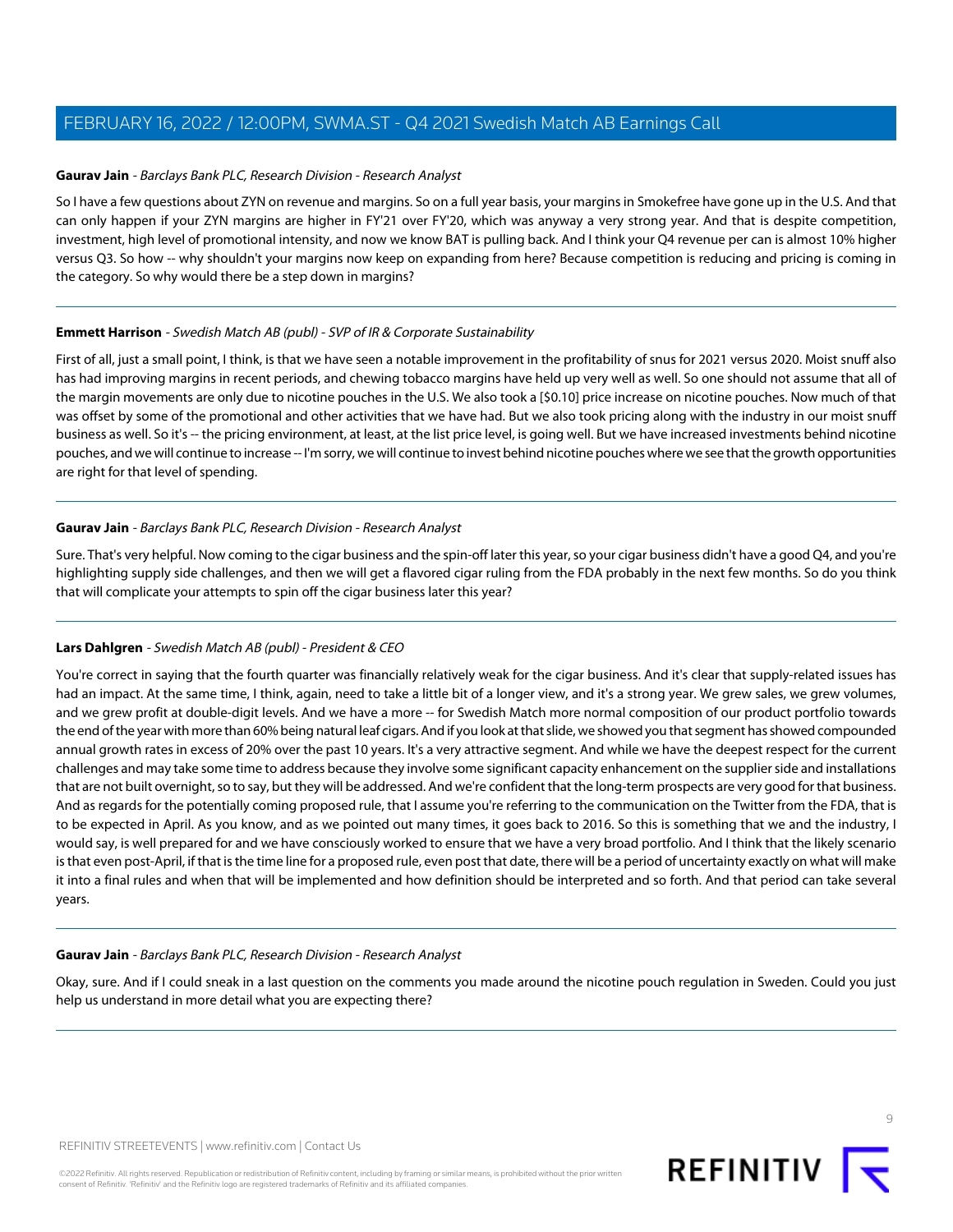#### **Lars Dahlgren** - Swedish Match AB (publ) - President & CEO

Yes. We -- there's been a (inaudible) inquiry report, which most often contains a lot of the proposal that is going to be put forward by the government. But there may be changes to that one. But the proposal -- simply put, proposal is to implement marketing restrictions for nicotine pouches that are similar for tobacco products. There are nuances. It's actually even closer to alcohol in Sweden from some respect. It does not include any changes to the excise tax. So the excise tax, that can, of course, be changed separately, but it will not change with this proposal. So it -- for now, at least, it will remain to be less than half than that of tobacco snus. But it will eliminate the possibility to sample products -- to encourage -- with direct encouragement encourage consumption and so forth, similar as for snus. And then obvious things that's age limit and so forth, but that's something that the industry has already implemented on its own. And as I mentioned, we have been in direct discussions with the Swedish government for 5 years now advocating that we need responsible regulations in this area. So while we haven't seen the final regulations, we are pleased to see it coming.

#### **Operator**

<span id="page-9-0"></span>We currently have one further question in the queue. (Operator Instructions) And that next person is Richard Felton at Goldman Sachs.

## **Richard Felton** - Goldman Sachs Group, Inc., Research Division - Equity Analyst

My first question is about your retailer loyalty program for ZYN in the U.S. So I think around Q3, you were talking about increasing the off-invoice rebates to retailers that you offered in exchange for more shelf space and a fuller assortment of SKUs. So my question is how is that being received by retailers? Have you seen any noticeable impact in the velocity of those retailers, you take the full rebate and give you that matched shelf space? That's my first question.

## **Lars Dahlgren** - Swedish Match AB (publ) - President & CEO

The answer is, yes, on the latter part of your question, we generally see these trade programs, they contain several elements. And it's like an elective list. So to qualify for a good enhancement of trade margin or even the maximum one. There are several pieces that go into that. And there are clear indications that not only is it good for ZYN, it's also good for the category and the retailer when they sign on to several elements of the Swedish Match trade program. And that, in itself is, of course, helpful when we discuss with retailers. So we expect to see broader acceptance in 2022 compared to 2021 and more electives. So the trend is pointing in the right way there.

## **Richard Felton** - Goldman Sachs Group, Inc., Research Division - Equity Analyst

And can you give us any sort of idea on how widely adopted that has been?

## **Lars Dahlgren** - Swedish Match AB (publ) - President & CEO

I don't have those numbers in front of me. But the trend is going the right way, and it's meaningful. And if you have the chance to travel to the U.S. nowadays, after all the restrictions are eased, I encourage everybody to do so because it's an insightful experience to travel around in the U.S. and visit retail outlets, and you'll see that ZYN typically has very good shelf presence and strong support from retailers and that goes for retailers that participate in the program that generally actually also goes for other retailers because the product is doing very well.

## **Richard Felton** - Goldman Sachs Group, Inc., Research Division - Equity Analyst

Great. That's very clear. And my second question is on cigars. Are you able to offer any visibility on the timing of when those temporary supply constraints might be relaxed? And so just to understanding this correctly, is this an issue just facing Swedish Match or is it industry-wide?

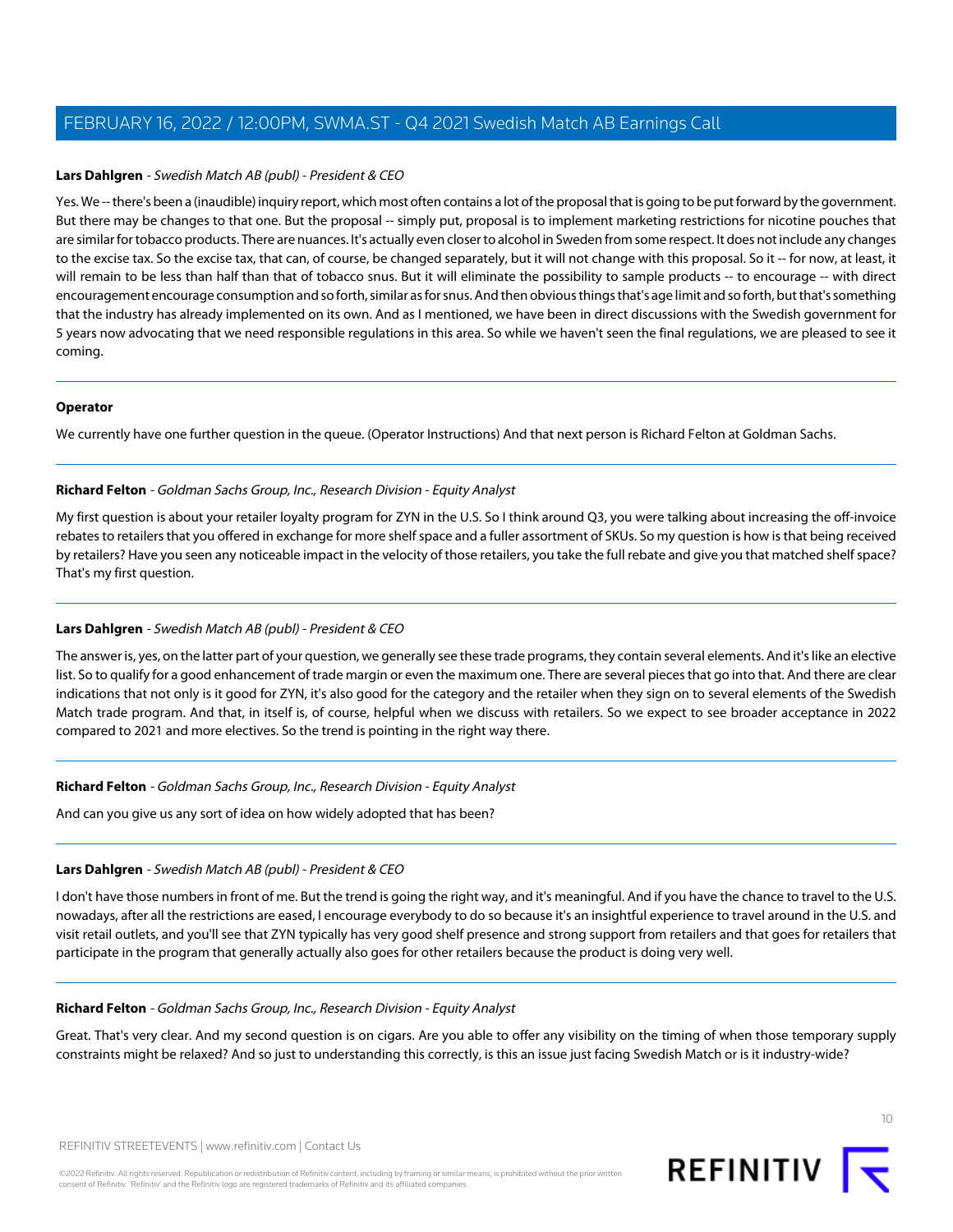## **Lars Dahlgren** - Swedish Match AB (publ) - President & CEO

Of course, we don't have perfect insight into the supply situation of our competitors, but -- so if you take this as a qualified guess, to say, or an assessment from our side with limited information, I would say that there are some impacts in the industry. There certainly have been supply disruptions in the industry, but this particular issue -- but it's fair to say that -- or our assessment is that we are at a competitive disadvantage in this case to some of our main competitors. And in terms of timing, as I said, it takes some time to address this, working hard, working on some temporary solutions as well. But I think realistically to expect to live with this theme for a good part of this year, but we hope that it will be to a lesser and lesser extent. But it's certainly something that's going to impact the performance in the first and the second quarters.

#### **Operator**

And we've had one further question come through. That's a follow-up from Gaurav Jain at Barclays.

## **Gaurav Jain** - Barclays Bank PLC, Research Division - Research Analyst

Sorry. Sorry, I was on mute. So just a question on ZYN shipments in Q4. Was there any inventory buildup or restocking at either the wholesaler or the retailer level?

# **Anders Larsson** - Swedish Match AB (publ) - CFO & Senior VP of Group Finance

Yes, there were some ahead of some activities that we carried out in January and February.

# **Lars Dahlgren** - Swedish Match AB (publ) - President & CEO

We had a few right before Christmas, some of these days were -- for the holidays. There were some very strong shipping days. So the delivery volumes exceeded our own forecast a bit in the fourth quarter and -- but then the first week of January started a bit slower then.

## **Gaurav Jain** - Barclays Bank PLC, Research Division - Research Analyst

How much would that number be, in you estimate?

## **Lars Dahlgren** - Swedish Match AB (publ) - President & CEO

We don't go into details, but it's -- we're talking things that we saw in the very last week. So it's not material for the overall...

# **Anders Larsson** - Swedish Match AB (publ) - CFO & Senior VP of Group Finance

One should keep in mind that it's always tricky with those shipping days at year-end, so to say.

## **Gaurav Jain** - Barclays Bank PLC, Research Division - Research Analyst

Okay. And like how will your shipping base change this year, every quarter?



11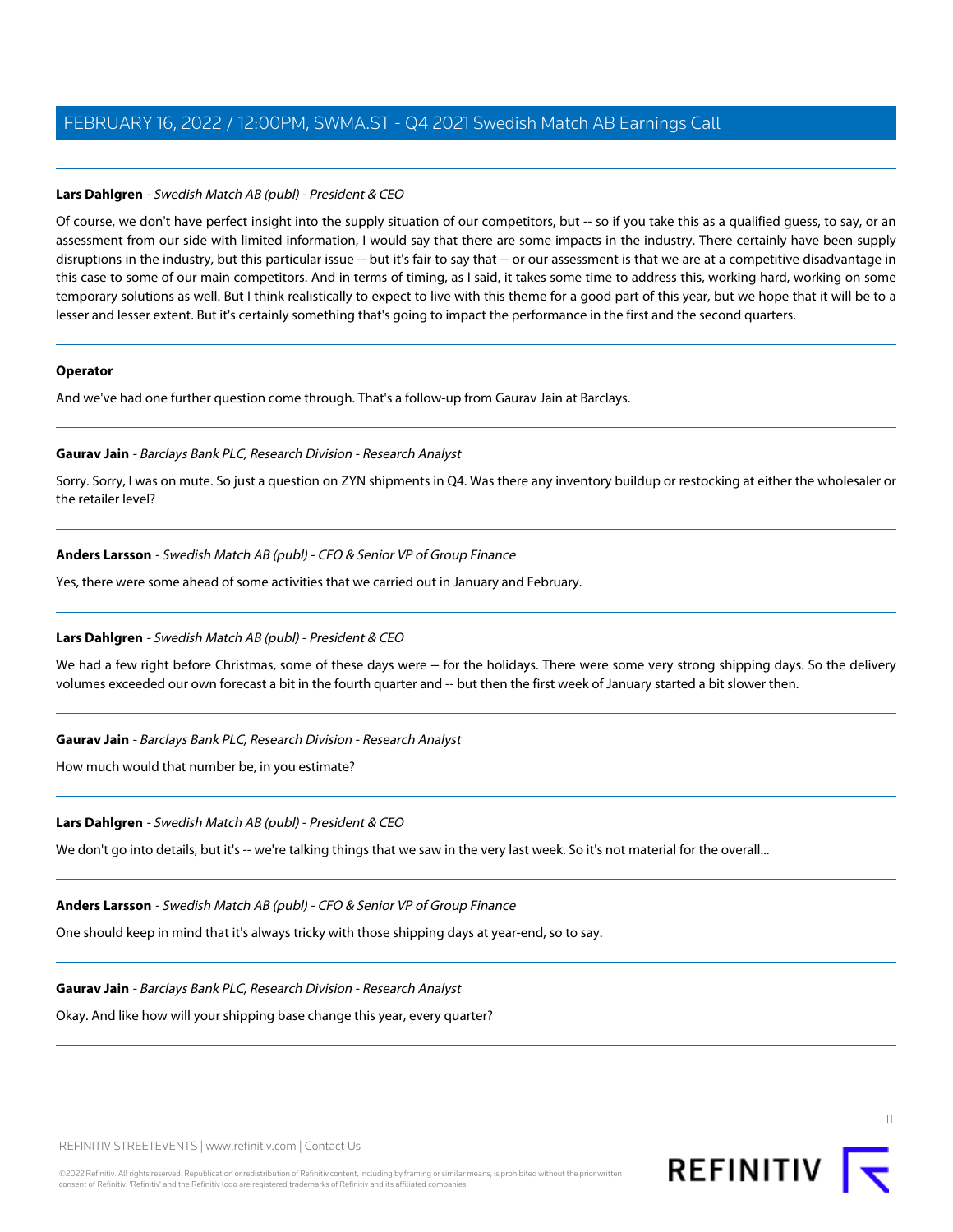## **Anders Larsson** - Swedish Match AB (publ) - CFO & Senior VP of Group Finance

Sorry, how many shipping days?

#### **Gaurav Jain** - Barclays Bank PLC, Research Division - Research Analyst

Yes. (inaudible)

#### **Lars Dahlgren** - Swedish Match AB (publ) - President & CEO

(inaudible)

#### **Operator**

<span id="page-11-0"></span>And we have one further question coming through. That's from the line of Andreas Lundberg at SEB.

# **Andreas Lundberg** - SEB, Research Division - Analyst

Maybe a question for Anders about the financial figures with the balance sheet, 1.7x gearing now. What do you think is a reasonable level?

#### **Anders Larsson** - Swedish Match AB (publ) - CFO & Senior VP of Group Finance

I mean we don't comment specifically on kind of how we look upon the gearing future wise. But if you look at the history, we have been around 2x. So from that perspective, it's a bit lower, but it can go up and down, and one should also bear in mind that we actually did a record number of buybacks in the fourth quarter. So it depends a bit on timing of cash flows and so forth. And as you might have noted, we have also a quite good increase in the upcoming dividend proposal.

And then you need to manage liquidity with bonds and so forth with maturities.

#### **Andreas Lundberg** - SEB, Research Division - Analyst

No impacts from the intended cigars operation in how you think about the financial gearing at the moment?

#### **Anders Larsson** - Swedish Match AB (publ) - CFO & Senior VP of Group Finance

No, not from the current level of gearing.

**Andreas Lundberg** - SEB, Research Division - Analyst

Okay. And lastly, also status on the working capital. Is there any specific things to think about there here now?

#### **Anders Larsson** - Swedish Match AB (publ) - CFO & Senior VP of Group Finance

There are some -- we see some inventory build over the course of 2021. And partly, that's intentional to have some more safety stock at hand. And then comparing to the cash flow development of the prior year, that was more a (inaudible) year because we have favorable working capital movements and positive cash flows. So -- but it's slightly higher from -- mainly somewhat higher than normal inventory levels.

©2022 Refinitiv. All rights reserved. Republication or redistribution of Refinitiv content, including by framing or similar means, is prohibited without the prior written consent of Refinitiv. 'Refinitiv' and the Refinitiv logo are registered trademarks of Refinitiv and its affiliated companies.

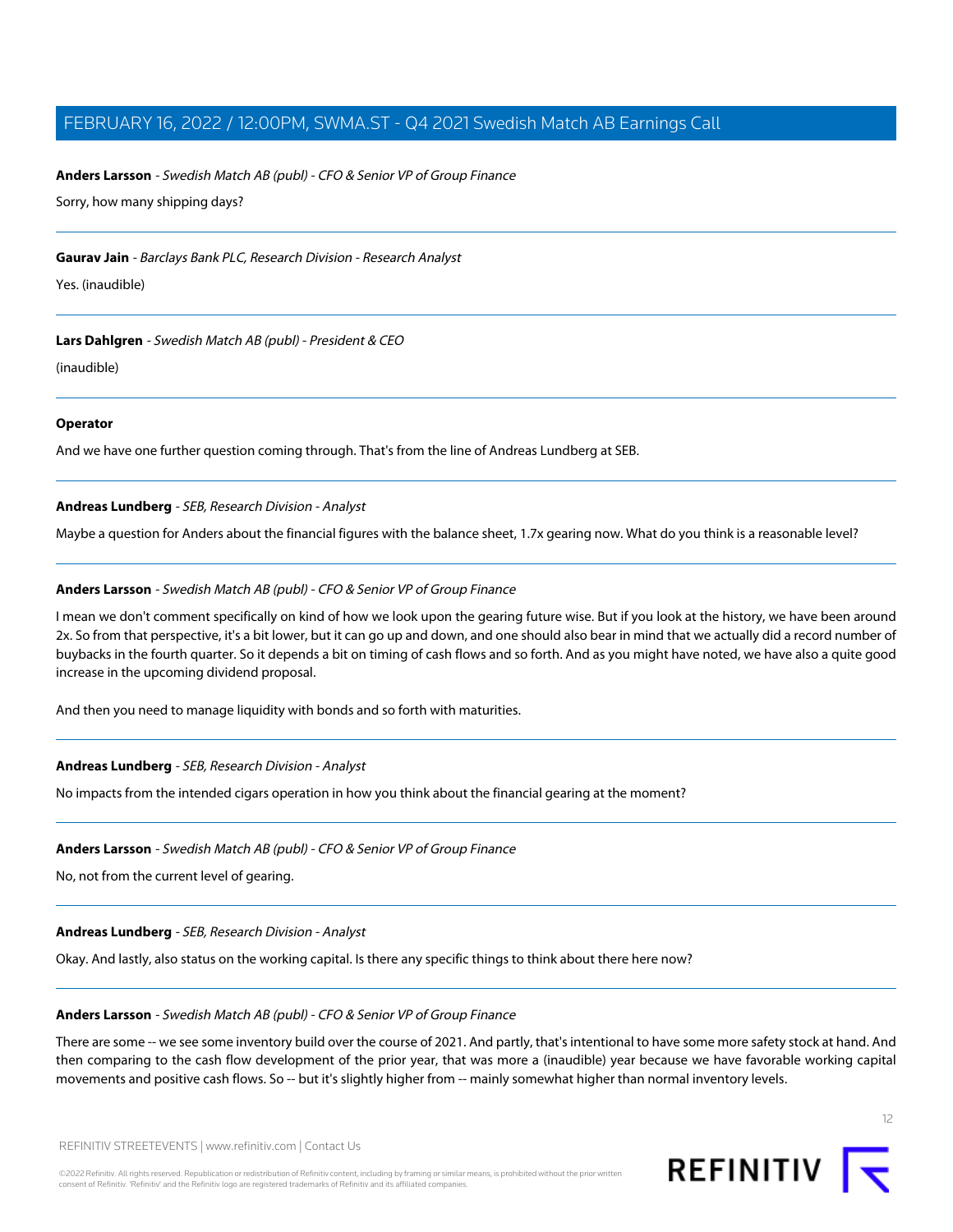## **Andreas Lundberg** - SEB, Research Division - Analyst

Okay. Cool. Lastly, about other markets for Smokefree. Is there any particular country you would like to highlight that is doing very well?

#### **Lars Dahlgren** - Swedish Match AB (publ) - President & CEO

I mean we've seen good growth in several geographies from small base. But if you take 1 country that sticks out a little bit in our portfolio, it's Austria has done well lately with a nice volume development?

# **Andreas Lundberg** - SEB, Research Division - Analyst

Do you think that relates to, let's call it, distribution advantages or due to the product itself?

#### **Lars Dahlgren** - Swedish Match AB (publ) - President & CEO

We've been active with the priority assortment there, but then also been active with our go-to-market model a bit. So it's good to see that pays off.

# **Operator**

<span id="page-12-0"></span>We've had a couple more questions come through. The next is from Nik Oliver at UBS.

#### **Nik Oliver** - UBS Investment Bank, Research Division - MD, Head of European Consumer Staples Team & Analyst

Just one left for me. Back to U.S. then, you mentioned velocity is obviously driving the growth. But in the past, you've given a store count number, and I saw your main peer was talking about 117,000 stores as of the last quarter. Is there anything you can share with us on that?

#### **Lars Dahlgren** - Swedish Match AB (publ) - President & CEO

Yes. Thank you for the question. Our presence is a bit more than 120,000 stores. That is, we have done a retake at the database in terms of what we include in the number of stores. And when it comes to store count, to become a little bit technical with the risk -- to avoid any risk of overstating growth, we have been omitting recent ads on all metrics, historically, when we were in fast expansion. That little cautionary adjustment, given where the category is now, is no longer needed. And therefore, the most accurate one is to look exactly at all stores that are in the MSA database and then we are a little bit more than 120,000 stores, and it's up about 4,000 stores from Q3, and it's up about 15,000 stores from Q4 of the prior year.

#### **Emmett Harrison** - Swedish Match AB (publ) - SVP of IR & Corporate Sustainability

And those are the stores that we've shipped to over the last...

#### **Lars Dahlgren** - Swedish Match AB (publ) - President & CEO

26 weeks.

REFINITIV STREETEVENTS | [www.refinitiv.com](https://www.refinitiv.com/) | [Contact Us](https://www.refinitiv.com/en/contact-us)

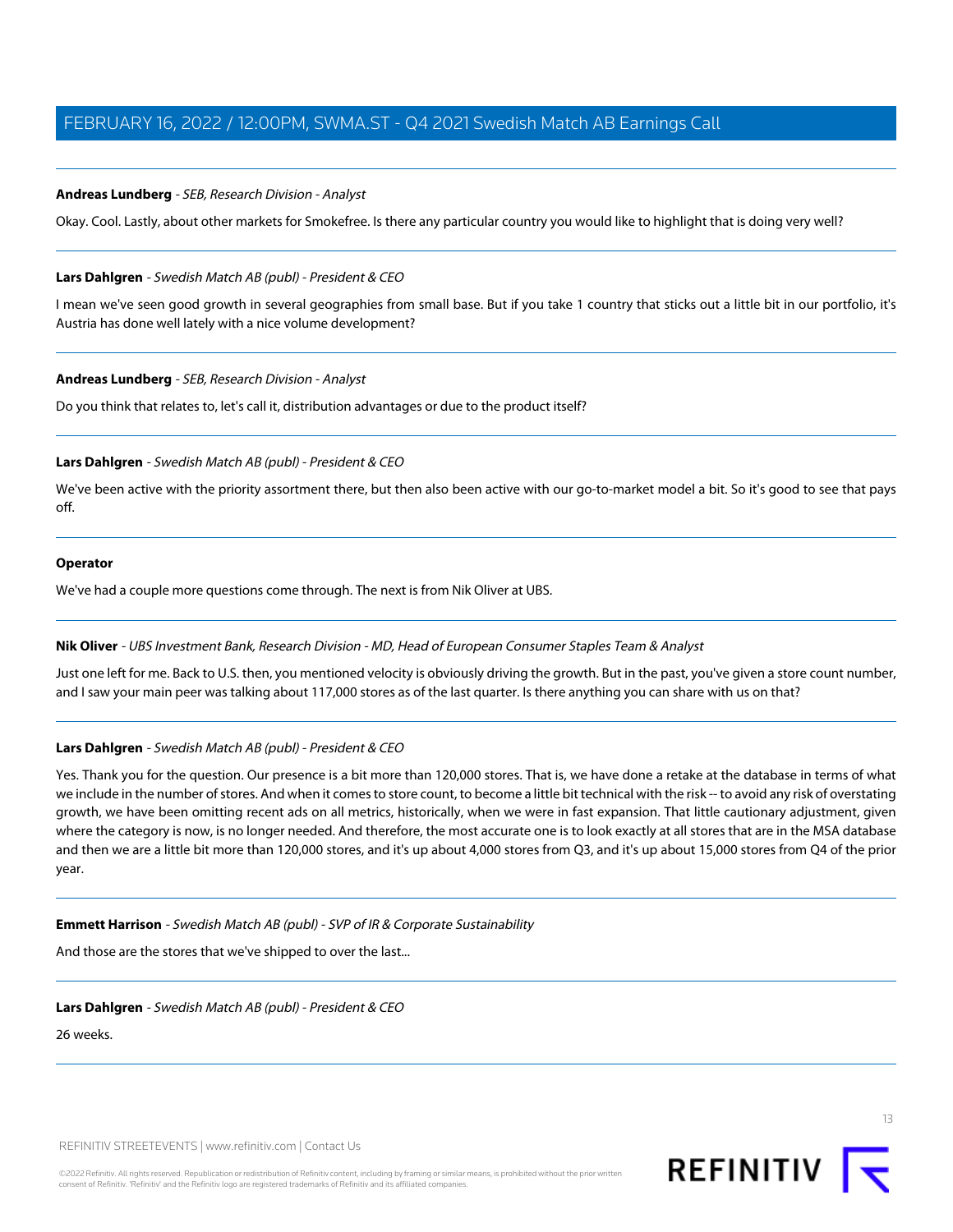#### **Emmett Harrison** - Swedish Match AB (publ) - SVP of IR & Corporate Sustainability

26 weeks. So it's not a total universe store count. It's where we've actually shipped over the last 6 months.

#### **Operator**

<span id="page-13-0"></span>We have one further question in the queue. That's from the line of Jared Dinges of JPMorgan.

#### **Jared T. Dinges** - JPMorgan Chase & Co, Research Division - Analyst

A couple of questions from me, please. Just to follow up on that last one. You've clearly been able to continue to expand your store count at a pretty good rate. Can you comment on how much headroom you think you have left there? And maybe for 2022 in particular?

#### **Lars Dahlgren** - Swedish Match AB (publ) - President & CEO

It's a moving target, I would say, in terms of -- we don't have big white spots when it comes to ZYN. It's more as the category continues growing, so does, what I would call, the addressable retail universe. I mean I get different numbers and you may have your own set of numbers. But a round number that I use for cigarettes, it's around 200,000 outlets, but then you start to include some very small kiosks and stuff in certain cities. But as the category continues to evolve, we don't see why nicotine pouches should be available in just about every outlet in the U.S. that sells nicotine products.

## **Emmett Harrison** - Swedish Match AB (publ) - SVP of IR & Corporate Sustainability

And there are 2 components to distribution. There's -- of course, you have store count distribution, but you also want to ensure that in each of those shops, you have the appropriate range of products for the consumers. And as our velocities grow, we also see that we need to have a little bit more space as part of the merchandising program. As their own sales grow, they need to make sure that their own weeks of supply corresponds with that. So that also impacts retail levels as well. So it's not only just store count, it's the assortment of products, having menthol in there, for example, as well and some unflavored varieties, which have done well in the expansion.

#### **Jared T. Dinges** - JPMorgan Chase & Co, Research Division - Analyst

Got it. That's clear. And the second one for me. Can you guys talk a bit about competition in Scandinavia nicotine pouches? And in particular, do you expect a further step up, let's say, in competitive intensity before those new regulations come into effect in Sweden. Maybe related to that, do you expect any impact to the Nordics from the entry of Philip Morris?

#### **Lars Dahlgren** - Swedish Match AB (publ) - President & CEO

I mean there are several competitors. I will -- I don't think -- they're not our main competitors. I will refrain from specific comments on Philip Morris. But as most of you heard on their call, they are present with their product now, and they were present in small scale before the acquisition as well. What we are seeing a lot of competitive activity and have seen for some time, including several additions of small players with brands that you only find online and so forth. So it's -- while there is -- big competitor of ours is the clear market leader. Still it is very fragmented below the #2, #3 player in the market. And I think it's a reasonable assumption that the ongoing very intense campaigning and so forth, is a direct reflection of that all industry participants understand that there is a limited time available to be able to conduct those type of activities. So whether it will further increase in the coming months, that remains to be seen.